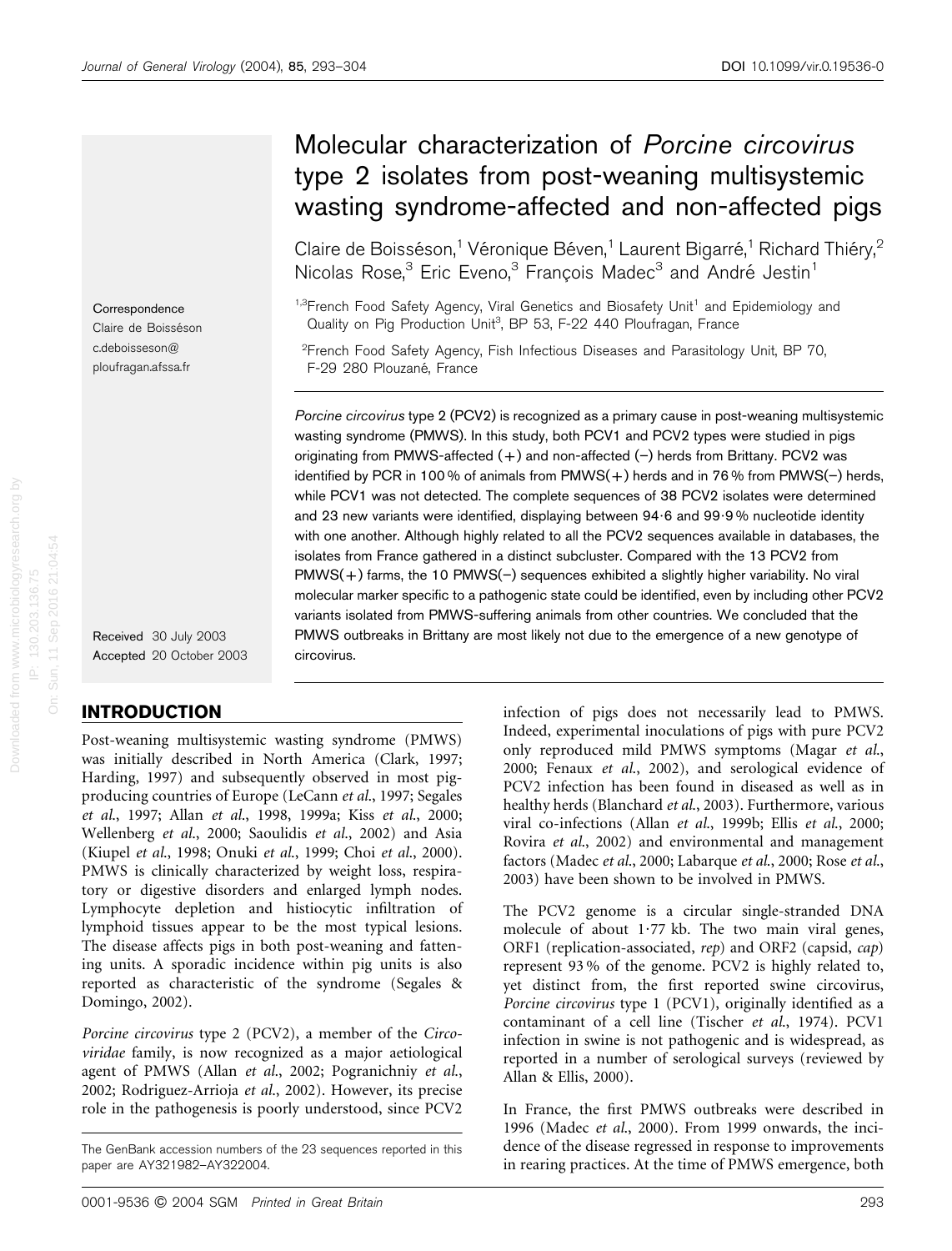PCV1 and PCV2 were detected by PCR in affected-pig samples, and a few isolates were genetically characterized (LeCann et al., 1997; Mankertz et al., 2000).

A large number of PCV2 isolates from different countries and from pigs of various health states have been characterized; all viral genomes shared a high nucleotide identity (range 95–100 %). No molecular marker associated with a particular disease condition has yet been identified (Fenaux et al., 2000; Choi et al., 2002; Larochelle et al., 2002; Pogranichniy et al., 2002).

The present study aimed to draw up an inventory of the PCV1 and PCV2 sequences isolated in Brittany during the PMWS outbreaks. In addition, we focused on the comparison of PCV2 strains obtained from PMWS affectedand non-affected herds to shed light on the relationship between the pool of circulating viruses and the onset of the syndrome.

## METHODS

Sample collection. All farms were located in Brittany, in the western part of France, except for two, which were situated eastwards at a distance of nearly 700 km from Brittany.  $PMWS(+)$  herds were currently affected farms, characterized by increased mortality percentages (5 % in comparison with the situation before PMWS was observed), typical PMWS lesions at necropsy and positive PCV2 in situ hybridization recorded for at least two pigs.  $PMWS(-)$  herds had no history of PMWS expression and lacked one or several of the above criteria (Rose et al., 2003).

One pig  $(m1)$  raised in a PMWS( $-)$  herd was considered as a PMWS sporadic case, since it exhibited typical lesions at necropsy. Thus, the strain isolated from this animal was reclassified with those from the PMWS(+) herds (Table 1).

From July 2000 to January 2002, 31 pigs originating from 13 PMWS(+) herds and 25 pigs from 10 PMWS(-) herds were selected on the basis of two to five animals per herd and necropsied. Tissue samples (lung, tonsil, ileum, and bronchial, inguineal and mesenteric lymph nodes) were collected and stored at  $-20^{\circ}$ C until used, which was within 2 weeks. The age of animals, clinical data and lesions are recorded in Table 1.

PCV detection and sequencing. Total DNA was extracted using a DNeasy Tissue kit (Qiagen), according to the manufacturer's instructions. In the first PCR step, specific PCV1 and PCV2 sequences were detected using two sets of previously described primers (Larochelle et al., 1999): PF2/PR2, specific for a 349 bp fragment located in the ORF1 of PCV1, and CF8/CR8, specific for a 263 bp fragment in the ORF2 of PCV2. A high-fidelity DNA polymerase (DyNAzyme EXT DNA Polymerase; Ozyme) was used to amplify virus DNA with the following cycling programme: 2 min at 94 °C, 35 cycles consisting of 30 s at  $94$  °C, 30 s at 62 °C (PF2/PR2) or 60 °C (CF8/CR8) and 30 s at 72 °C, and a final extension step at  $72^{\circ}$ C for 5 min. The PCR products were purified using a Qiaquick PCR purification kit (Qiagen). Secondly, amplification of the nearwhole circular PCV2 genomes detected in the first step was performed with primers 64CA2 and 1723CA2, which resulted in a 1660 bp fragment overlapping the CF8/CR8 fragment. The Platinum Taq DNA polymerase High Fidelity (Gibco Life Technologies) was used and the following cycling programme was applied: 2 min at 94 °C, 10 cycles consisting of 30 s at 94 °C, annealing for 30 s at 67 °C decreased by  $1$  °C for each cycle (touch-down PCR) and 2 min at 68 °C, and finally 20 cycles consisting of 30 s at  $94$  °C, 30 s at 57 $\mathrm{^{\circ}C}$  and 2 min at 68 $\mathrm{^{\circ}C}$ .

For some samples, another more sensitive set of two primer pairs was used: 98F/721R and 665F/220R, which allowed the amplification of two overlapping fragments encompassing the entire PCV2 genome (644 bp and 1343 bp, respectively). These primers were used with Platinum Taq DNA polymerase High Fidelity under the following conditions: for 98F/721R, denaturation for 2 min at 94  $^{\circ}$ C and 35 cycles consisting of 30 s at 94 °C, 30 s at 52 °C and 1 min at 68 °C; for 665F/220R, denaturation for 2 min at 94 °C, 10 cycles consisting of 30 s at 94 °C, annealing for 30 s at 65 °C decreased by 1 °C for each cycle and 2 min at  $68\,^{\circ}$ C, and finally 25 cycles consisting of 30 s at 94 °C, 30 s at 55 °C and 2 min at 68 °C. PCR products were subjected to electrophoresis and gel purified using a Qiaquick gel extraction kit (Qiagen). Sequencing reactions were carried out on both strands using an ABI Prism Dye Terminator Cycle Sequencing kit (Applied Biosystems). The sequencing was performed on a 373 DNA sequencer (Applied Biosystems). All PCR and sequencing primers are given in Table 2.

Amplification and sequencing of the complete PCV2 genome were performed for 19 pigs from seven  $PMWS(+)$  herds and 19 pigs from seven  $PMWS(-)$  herds. Sequences were obtained from the lung extracts of the 38 pigs, except three for which inguineal (m3) and bronchial lymph nodes (m6, m8) were used. To evaluate viral diversity within an individual, the six tissue extracts of two animals (m11 and m12) were subjected to analysis.

In one case (m3), the PCR product encompassing the intergenic sequence between ORF2 and ORF1 (primers 220R/665F) was cloned using the TopoTA cloning kit (Invitrogen, Life Technologies). Nine positive clones were sequenced.

**Sequence analysis.** Multiple alignments were obtained using CLUSTALW on-line version 1.8.2 (http://www.pasteur.fr). Phylogenetic analysis was performed using the PHYLIP version 3.573 package (http://evolution.genetics.washington.edu/phylip.html). Briefly, the SEQBOOT program generated 1000 pseudo-datasets from the original alignment by the bootstrap method. Distance matrices were calculated from each dataset using the DNADIST program. Trees were built by the neighbour-joining method with Kimura's modified twoparameter distance (NEIGHBOR) program. Parsimony analysis was performed by running DNAPARS. The CONSENSE program was used from both methods to produce consensus trees, which were finally plotted using TREEVIEW version 1.6.6 (http://taxonomy.zoology.gla. ac.uk). Amino acid sequences were analysed running PROTDIST with Dayhoff PAM matrix and PROTPARS in place of DNADIST and DNAPARS, respectively.

Pairwise comparison of nucleotide and amino acid sequence identities was performed using MEGALIGN version 1.13 (DNASTAR).

Mean similarity along the sequences of the  $PMWS(+)$  and  $PMWS(-)$ groups was determined by the PLOTSIMILARITY program of the GCG Wisconsin Package version 10.3 (Accelrys).

### RESULTS

### PCV1 and PCV2 detection

To estimate the prevalence of porcine circoviruses during the PMWS outbreaks in Brittany, we tested for the presence of PCV1 and PCV2 in herds by PCR. Attempts to detect PCV1 sequences failed, whatever the PMWS status of the

On: Sun, 11 Sep 2016 21:04:54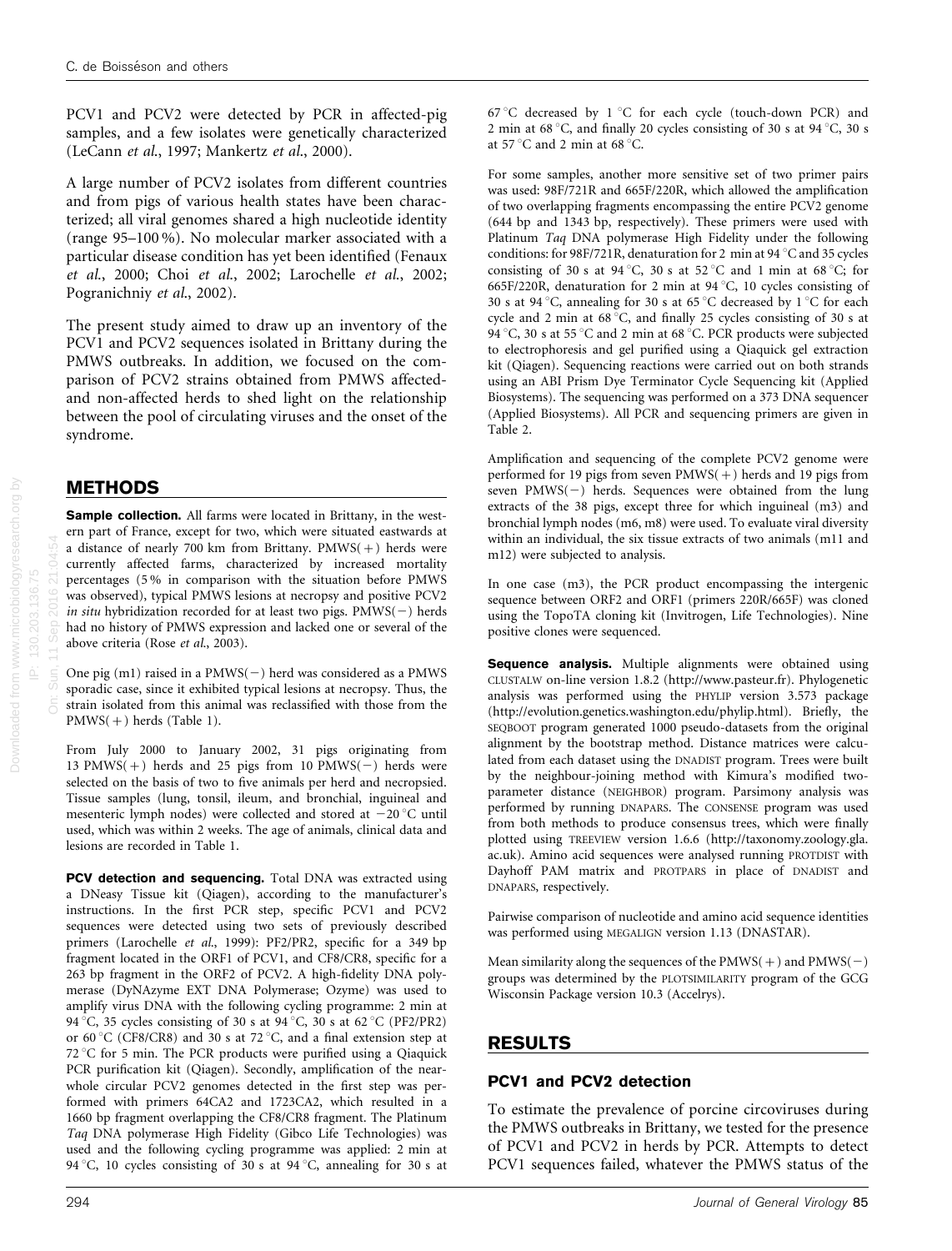#### Table 1. Identification of herds, symptoms and lesions in animals, PCV2 strain designations and GenBank accession numbers

Only the samples identified as positive by PCR and subjected to PCV2 sequencing are shown. Location of herds is given in district numbers (22, 29, 35, 56, Brittany; 01, east of France). PDNS, porcine dermatitis and nephropathy syndrome; Fd, France PMWS diseased; Fh, France healthy.

| Herd (district)<br>PMWS $(+/-)$ | Pig<br>identification | Age<br>(weeks) | Clinical signs, lesions<br>and associated pathogens                                                                | PCV2 strain<br>designation | Accession no. |  |
|---------------------------------|-----------------------|----------------|--------------------------------------------------------------------------------------------------------------------|----------------------------|---------------|--|
| <b>A</b> (22) $PMWS(+)$         | p1                    | 11             | Typical PMWS                                                                                                       | Fd1                        | AY322000      |  |
|                                 | p2                    | 11             | Typical PMWS                                                                                                       | Fd <sub>2</sub>            | AY321999      |  |
|                                 | p3                    | 11             | Typical PMWS                                                                                                       | Fd1                        | AY322000      |  |
| <b>B</b> (22) $PMWS(+)$         | p4                    | 13             | Typical PMWS                                                                                                       | Fd3                        | AY321984      |  |
|                                 | p5                    | 13             | Typical PMWS, signs of PDNS                                                                                        | Fd3                        | AY321984      |  |
|                                 | p6                    | 12             | Signs of PMWS                                                                                                      | Fd3                        | AY321984      |  |
|                                 | p7                    | 16             | Typical PMWS                                                                                                       | Fd4                        | AY321986      |  |
|                                 | p8                    | 16             | Bronchopneumonia, interstitial nephritis, oedema<br>of legs                                                        | Fd3                        | AY321984      |  |
| $C(35)$ PMWS(+)                 | p9                    | 13             | Signs of PMWS                                                                                                      | Fd5                        | AY321997      |  |
|                                 | p10                   | 13             | Wasting, pneumonia, pleurisy                                                                                       | Fd5                        | AY321997      |  |
|                                 | p11                   | 13             | Pleurisy, peritonitis, pericarditis                                                                                | Fd6                        | AY321998      |  |
| <b>D</b> (29) $PMWS(+)$         | p12                   | 12             | Typical PMWS                                                                                                       | Fd7                        | AY321990      |  |
|                                 | p13                   | 12             | <b>Typical PMWS</b>                                                                                                | Fd7                        | AY321990      |  |
| <b>E</b> (01) $PMWS(+)$         | p14                   | 11             | Typical PMWS, signs of PDNS                                                                                        | Fd8                        | AY321995      |  |
|                                 | p15                   | 11             | Wasting, pericarditis, peritonitis, pleuropneumonia                                                                | Fd9                        | AY321996      |  |
| <b>F</b> (22) PMWS(+)           | p16                   | 15             | PMWS, signs of PDNS                                                                                                | <b>Fd10</b>                | AY321991      |  |
|                                 | p17                   | 15             | Signs of PMWS, pericarditis, pleurisy, perihepatitis,<br>peritonitis                                               | <b>Fd10</b>                | AY321991      |  |
| <b>G</b> (29) PMWS(+)           | p18                   | 15             | <b>Typical PMWS</b>                                                                                                | Fd11                       | AY321988      |  |
|                                 | p19                   | 15             | PMWS, signs of PDNS                                                                                                | Fd12                       | AY321989      |  |
| $H(22)$ PMWS(-)                 | m1                    | 18             | Wasting, signs of PDNS                                                                                             | Fd13                       | AY321985      |  |
|                                 | m2                    | 14             | Hernia and abscess of umbilicus                                                                                    | Fh14                       | AY321982      |  |
| $I(22)$ PMWS(-)                 | m3                    | 14             | Multifocal lymphosarcoma                                                                                           | <b>Fh15</b>                | AY321992      |  |
|                                 |                       |                |                                                                                                                    | Fh16                       | AY321993      |  |
|                                 | m4                    | 14             | Wasting, necrosis and proliferous ileitis associated with<br>Lawsonia and Pasteurella multocida                    | Fh16                       | AY321993      |  |
| $J(22)$ PMWS(-)                 | m5                    | 14             | Nephritis, inguineal hernia                                                                                        | Fh17                       | AY322004      |  |
|                                 | m6                    | 14             |                                                                                                                    | Fh17                       | AY322004      |  |
|                                 | m7                    | 14             |                                                                                                                    | <b>Fh17</b>                | AY322004      |  |
| K (29) PMWS( $-$ )              | m8                    | 17             | Mild interstitial pneumonia                                                                                        | Fh18                       | AY321987      |  |
|                                 | m9                    | 17             | Mild interstitial pneumonia                                                                                        | Fh18                       | AY321987      |  |
|                                 | m10                   | 17             | Fibrous pleurisy and pericarditis, interstitial pneumonia<br>associated with P. multocida and Streptococcus suis 2 | Fh18                       | AY321987      |  |
| <b>L</b> (56) PMWS( $-$ )       | m11                   | 15             |                                                                                                                    | $Fh19*$                    | AY322003      |  |
|                                 | m12                   | 15             |                                                                                                                    | $Fh20*$                    | AY321983      |  |
|                                 | m13                   | 15             |                                                                                                                    | Fh19                       | AY322003      |  |
| <b>M</b> (29) PMWS( $-$ )       | m14                   | 16             |                                                                                                                    | Fh21                       | AY322001      |  |
|                                 | m15                   | 16             |                                                                                                                    | <b>Fh22</b>                | AY322002      |  |
|                                 | m16                   | 16             |                                                                                                                    | <b>Fh22</b>                | AY322002      |  |
| $N(29)$ PMWS(-)                 | m17                   | 15             |                                                                                                                    | Fh23                       | AY321994      |  |
|                                 | m18                   | 15             |                                                                                                                    | Fh <sub>23</sub>           | AY321994      |  |
|                                 | m19                   | 15             |                                                                                                                    | Fh23                       | AY321994      |  |

\*All six tissue extracts of animals m11 and m12 were subjected to complete PCV2 amplification and sequencing.

herd. In contrast, PCV2-specific PCR (using CF8/CR8 primers) was positive in 100 % (31/31) of animals from PMWS( $+$ ) herds and in 76% (19/25) of animals from

 $PMWS(-)$  herds. Some of the latter 19 positive pigs had only two or three positive organs, most frequently the lymph nodes (data not shown).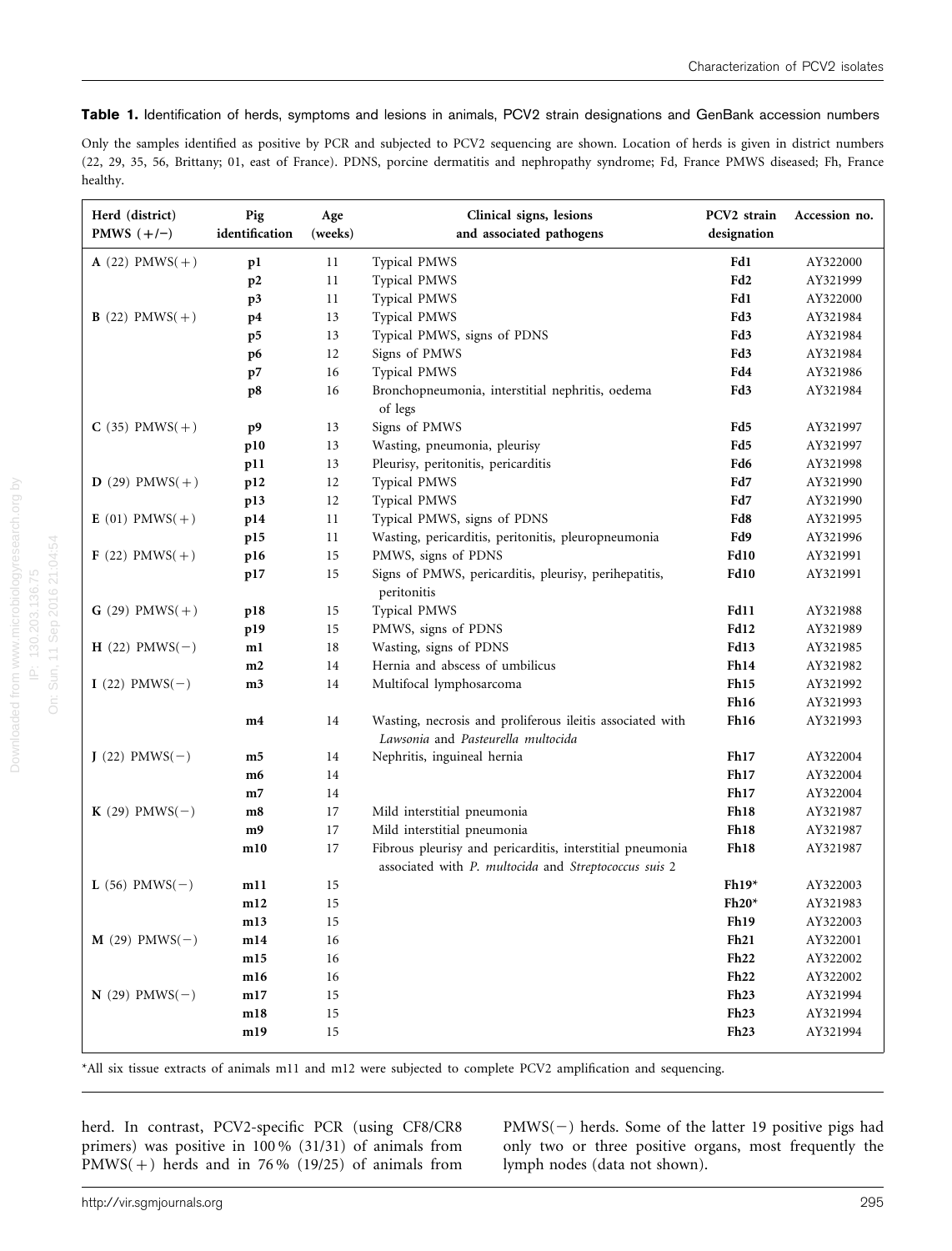#### Table 2. Sequences of the PCR and sequencing primers

Primer positions are indicated relatively to a reference strain (GenBank accession no. AF201311) and numbered from the origin of replication (Hamel et al., 1998).

|                 | Position (nt) | Sequence $(5' \rightarrow 3')$ |  |  |  |  |  |  |
|-----------------|---------------|--------------------------------|--|--|--|--|--|--|
| <b>PCR</b>      |               |                                |  |  |  |  |  |  |
| PF <sub>2</sub> | 610-629       | TTGCTGAGCCTAGCGACACC           |  |  |  |  |  |  |
| PR <sub>2</sub> | 955-936       | TCCACTGCTTCAAATCGGCC           |  |  |  |  |  |  |
| CF8             | 1322-1341     | TAGGTTAGGGCTGTGGCCTT           |  |  |  |  |  |  |
| CR8             | 1585-1566     | CCGCACCTTCGGATATACTG           |  |  |  |  |  |  |
| $64CA2*$        | 1536-1555     | AGGAGGGCGTTCTGACTGTG           |  |  |  |  |  |  |
| $1723CA2*$      | 1428-1409     | <b>GTTGAATTCTGGCCCTGCTC</b>    |  |  |  |  |  |  |
| 98F*            | $98 - 119$    | <b>GTGGGTGTTCACTCTGAATAA</b>   |  |  |  |  |  |  |
| $721R*$         | 741-721       | CACACAGTCTCAGTAGATCAT          |  |  |  |  |  |  |
| $665F*$         | 665-685       | TTACCATGGTGAAGAAGTGGT          |  |  |  |  |  |  |
| $220R*$         | $240 - 220$   | AATTAGCGAACCCCTGGAGGT          |  |  |  |  |  |  |
| Sequencing      |               |                                |  |  |  |  |  |  |
| pcvl            | $7 - 26$      | GCACTTCGGCAGCGGCAGCA           |  |  |  |  |  |  |
| 361F            | 129-147       | GACGAGCGCAAGAAAATAC            |  |  |  |  |  |  |
| 570F            | 338-357       | CTGCAGTAAAGAAGGCAACT           |  |  |  |  |  |  |
| 665F            | 665-685       | TTACCATGGTGAAGAAGTGGT          |  |  |  |  |  |  |
| 1644CAF         | 860-879       | TGTAGAAGCTCTTTATCGGA           |  |  |  |  |  |  |
| 1180F           | 960-979       | CCATGCCCTGAATTTCCATA           |  |  |  |  |  |  |
| 1312F           | 1092-1111     | CACGCATATTGTATTCCTGG           |  |  |  |  |  |  |
| 1476F           | 1256-1275     | TAGCGGGAGTGGTAGGAGAA           |  |  |  |  |  |  |
| 1336            | 1327-1347     | GAGGGCTGTGGCCTTTGTTAC          |  |  |  |  |  |  |
| 1336.2          | 1328-1348     | AGGGCTGTGGCCTTTATTACG          |  |  |  |  |  |  |
| 64CA3           | 1536-1555     | AGGAGGGCGTTTTGACTGTG           |  |  |  |  |  |  |
| 64CA4           | 1536-1555     | AGGAGGGCGTGCTGACTGTG           |  |  |  |  |  |  |
| 313R            | $81 - 62$     | <b>GTCCGCTTCTTCCATTCTTC</b>    |  |  |  |  |  |  |
| 1209CAR         | 425-406       | GGTACTCACAGCAGTAGACA           |  |  |  |  |  |  |
| 1062R           | $830 - 813$   | CAACGGGGTCTGATTGCT             |  |  |  |  |  |  |
| 1147R           | 927-908       | CCGTGGATTGTTCTGTAGCA           |  |  |  |  |  |  |
| 1334R           | 1114-1095     | CGACCAGGAATACAATATCC           |  |  |  |  |  |  |
| 1527R           | 1307-1288     | <b>ACTACTCCTCCCGCCATACC</b>    |  |  |  |  |  |  |
| 260FCR          | 1581-1561     | ACCTTCGGATATACTGTCAAG          |  |  |  |  |  |  |
| 260FCR2         | 1581-1561     | <b>ACCTTCGGATATACTGTGAAG</b>   |  |  |  |  |  |  |
| 1696R           | 1714-1695     | TTACCGGAGAAGAAGACACC           |  |  |  |  |  |  |
|                 |               |                                |  |  |  |  |  |  |

\*These PCR primers were also used for sequencing.

#### Molecular characterization of PCV2 strains

A total of 23 distinct PCV2 sequences were identified, 13 originating from  $PMWS(+)$  herds and 10 from  $PMWS(-)$ herds (Table 1). All sequences were 1767 nt in length, except Fh17 and Fh16 (1768 and 1778 nt, respectively). Fh16 had an 11 nt insertion at position 42, nine bases upstream from the initiation codon of the ORF1 (Table 3). This insertion introduced successively a fourth hexamer (CGGCAG) and a third pentamer (CACCT), respectively identical with the repetitions and the spacers described by Steinfeldt et al. (2001) in the case of PCV1. The two variants Fh15 and Fh16 were identical at each position except that the 11 nt insertion was only found in Fh16. In one farm,

Downloaded from www.microbiologyresearch.org by IP: 130.203.136.75 On: Sun, 11 Sep 2016 21:04:54

Sun. 11 Sep 2016 21:04:54 IP: 130.203.136.75

only the variant Fh16 was isolated from pig m4, while both Fh15 and Fh16 were isolated from pig m3 (Table 1). Due to the mix of variants Fh15 and Fh16 in this case, the cloning of the PCR product encompassing the origin of replication was necessary to obtain readable sequences. Of nine clones, seven carried the insertion while the other two lacked it.

The intra-individual variability was evaluated by sequencing of PCR products obtained from several samples of two animals. In all six of the tested tissues, a unique variant was identified for each of the two pigs m11 and m12.

Each of the 23 identified variants was found in only one herd. A maximum of two variants was found in each herd (Table 1).

All the complete PCV2 sequences, pairwise compared, shared a nucleotide identity of  $94.6-100\%$  (Table 4). This variation was mainly due to the variability within ORF2  $(91.2–100\%$  nucleotide identity), the ORF1 being highly conserved  $(97.8-100\%)$ . The amino acid identity of ORF1 (99–100 %) was shown to be greater than the nucleotide sequence identity, confirming conservation of the protein sequence. In contrast, the amino acid identity of ORF2  $(90.1–100\%)$  was larger than the nucleotide sequence identity and reflected a lower level of structural constraints for this protein (Table 4).

An alignment of ORF2 amino acid sequences of 82 variants collected from this study, GenBank and the study of Larochelle et al. (2002) showed that changes were scattered throughout the protein, although three domains, A (57– 91), B (121–136) and C (180–191) were more prone to variation (Fig. 1). Domains A and B were situated within an immunoreactive region previously identified by PEPSCAN (Mahé et al., 2000), while domain C was at the border of such a region. Only domains A and C were within regions with a high immunogenic index (Fig. 1).

#### Phylogenetic analysis

The phylogenetic relationships between the 23 variants described herein and sequences from other countries were assessed (Fig. 2). Two main clusters supported by significant bootstrap values were obtained. Cluster I contained almost all the PCV2 sequences obtained in this study, plus three previously reported isolates from France and two sequences from the UK (AJ293869) and The Netherlands (AF201897). These sequences were all closely related one to another  $(>99\%$  nucleotide identity). Within cluster I, two subgroups were identified: subgroup Ia composed of three isolates from  $PMWS(-)$  herds and subgroup Ib in which 19 PCV2 sequences from this study scattered, irrespective of their PMWS status. The second main cluster (II) included a subgroup (IIa) composed of one isolate from Germany (AF201305), one isolate from Canada (AF109399) and a single isolate from France, Fh17. All other cluster II subgroups included sequences from countries distant from one another. For individual ORF1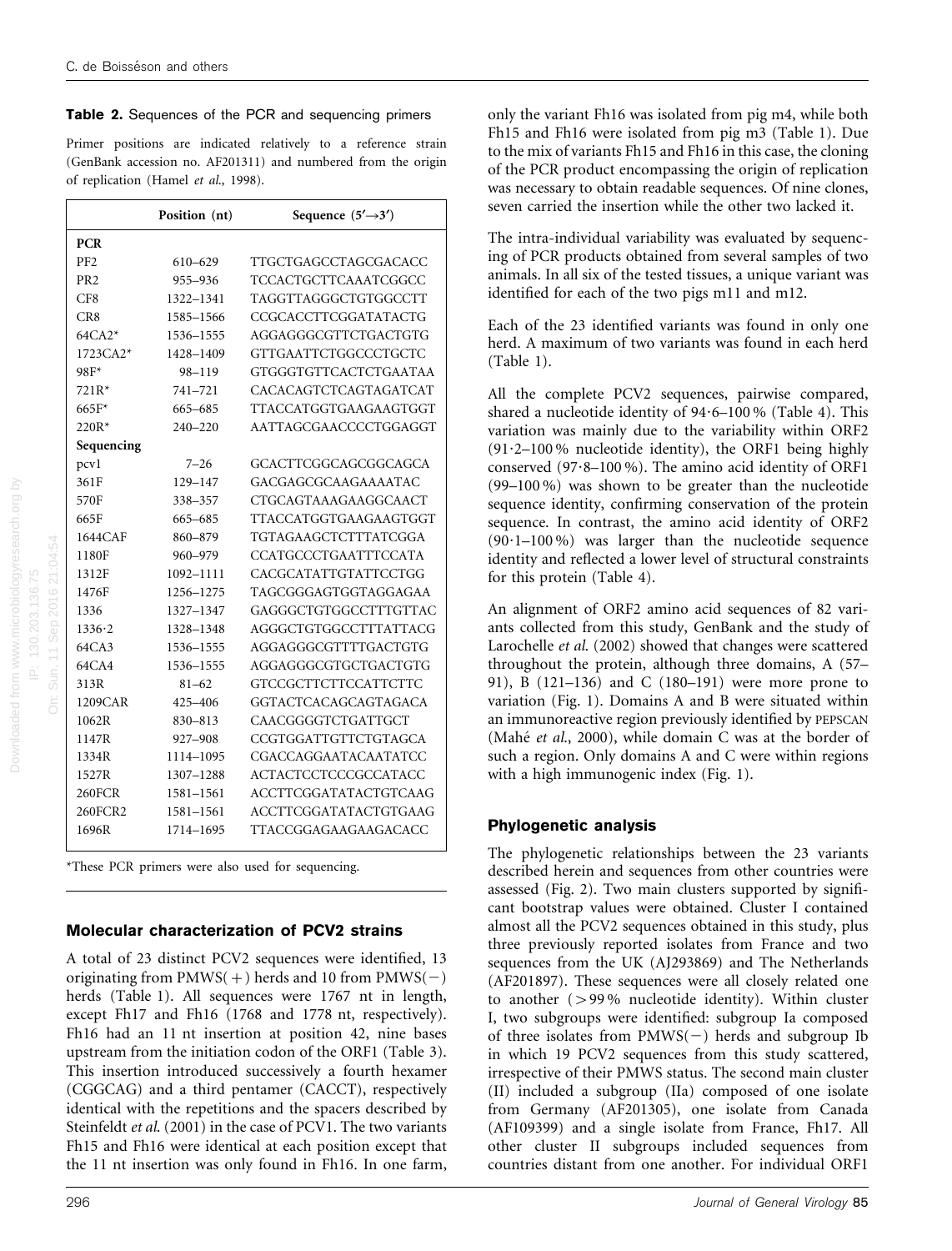Table 3. Most frequent mutations of PCV2 sequences from the present study relative to a reference strain (GenBank accession no. AF201311)

The given nucleotide positions (ref. nt position) are numbered from the origin of replication (Hamel et al., 1998) and underlined in the related codon. Nucleic (upper table) and amino acid (lower table) mutations are qualitatively and quantitatively (nbv, number of variants) reported for both groups of PCV2 sequences from diseased (Fd) and healthy (Fh) animals. A comparison with disease-associated strains (named as in Fig. 2) from other countries is included.

| ref. nt position                                    | 42                  | 152            | 161          | 254                 | 365                     | 872          |                |              |              |              |             |                |                         | 1039 1118 1164 1167 1182 1284 1546 1558 1566 |                             |
|-----------------------------------------------------|---------------------|----------------|--------------|---------------------|-------------------------|--------------|----------------|--------------|--------------|--------------|-------------|----------------|-------------------------|----------------------------------------------|-----------------------------|
| ref. genomic strand<br>ref. complementary<br>strand | A                   |                |              | GAI ATA CAG ATG CTI |                         |              |                |              |              |              |             |                |                         | AAC ATA GGA GCT CTG ACC AGA CGA GTC          |                             |
| Fd1 to Fd13<br>(nbv)                                |                     |                |              |                     |                         | $-C$<br>(1)  |                |              |              |              |             |                | -A-<br>(8)              | A--<br>(1)                                   | $A -$<br>(8)<br>$-G$<br>(2) |
| Fh14 to Fh23<br>(nbv)                               | GGCAGCACCTC-<br>(1) | $-G$<br>(4)    | $-C$<br>(4)  | --A<br>(4)          | -T<br>(2)<br>--A<br>(1) | $-C$<br>(4)  | $-A$<br>(2)    | -A-<br>(2)   | $A-$<br>(1)  | $AG-$<br>(1) | $A-$<br>(4) | $C-$<br>(2)    | -A-<br>(4)<br>-C<br>(1) | <b>GCT</b><br>(4)                            | $A-$<br>(6)                 |
| AJ 293869 (UK)                                      |                     |                |              |                     | $-c$                    |              |                |              |              |              |             |                | $-AG$                   |                                              | $A -$                       |
| AF 201897 (NL)<br>AF 055394 (FR)<br>AF 201305 (GR)  |                     | $-G$           | --C          | $-A$                | $-T$                    | $-C$         | --A            | -A-          | A --         | A--<br>AG-   | $A-$        | $C -$          | -A-<br>$-C$             | GCT                                          |                             |
| AF 109399 (CN)                                      |                     | $-G$           | $-C$         | --A                 | $-T$                    | $-C$         | $-A$           | $-A-$        | A --         | AG-          | $A -$       | $C -$          | $-C$                    | <b>GCT</b>                                   |                             |
| AB 072301 (JP)                                      |                     | $-G$<br>$-G$   | $-C$<br>$-C$ | $-A$<br>$-A$        | $-T$<br>$-T$            | $-C$<br>$-C$ | $-A$<br>--A    | -A-<br>$-A-$ | $A -$<br>A-- | $T-$<br>$T-$ |             | $C -$<br>$C -$ | $-C-$<br>$-C -$         | GCT<br>$-T$                                  |                             |
| AF 264038 (US)<br>AF 201310 (SP)                    |                     | $-G$           | $-C$         | $-A$                |                         | $-C$         | $-A$           | $-A-$        | $-C-$        | $T-$         |             | $C-$           |                         | GCT                                          |                             |
| AF 364094 (TW)                                      |                     | --G            | $-C$         | $-A$                | $-C$                    | $-C$         | --A            | -A-          | $-C$         | $T-$         |             | $C-$           | $C-$                    | GCT                                          | --G                         |
| ref. peptide position                               |                     | 34             | 37           | 68                  | 105                     | 274          | 232            | 206          | 191          | 190          | 185         | 151            | 63                      | 59                                           | 57                          |
| ≯<br>$\leftarrow$                                   |                     | D              | I            | Q                   | М                       | L            | N              | I            | G            | A            | L           | T              | $\mathbf R$             | $\mathbf R$                                  | v                           |
| ORF1<br>ORF <sub>2</sub>                            |                     |                |              |                     |                         |              |                |              |              |              |             |                |                         |                                              |                             |
| Fd1 to Fd13<br>(nbv)                                |                     |                |              |                     |                         |              |                |              |              |              |             |                | $\bf K$<br>(8)          |                                              | 1<br>(8)                    |
| Fh14 to Fh23<br>(nbv)                               |                     | $\bf E$<br>(4) |              |                     | I<br>$(3)$              |              | $\bf K$<br>(2) | K<br>(2)     | R<br>(1)     | S<br>(1)     | М<br>(4)    | P<br>(2)       | K<br>(4)<br>s<br>(1)    | A<br>(4)                                     | 1<br>(8)                    |
| AJ 293869 (UK)                                      |                     |                |              |                     | $\bf{I}$                |              |                |              |              |              |             |                | $\overline{\mathbf{k}}$ |                                              | $\overline{I}$              |
| AF 201897 (NL)                                      |                     |                |              |                     |                         |              |                |              |              | T            |             |                | K                       |                                              |                             |
| AF 055394 (FR)<br>AF 201305 (GR)                    |                     | $\bf E$        |              |                     | 1                       |              | K              | K            | R            | ${\bf S}$    | M           | P              | ${\bf S}$               | A                                            |                             |
| AF 109399 (CN)                                      |                     | E              |              |                     | I                       |              | K              | $\bf K$      | R            | S            | M           | P              | S                       | A                                            |                             |
| AB 072301 (JP)                                      |                     | E              |              |                     | I                       |              | $\bf K$        | K            | R            | S            |             | $\mathbf P$    | T                       | A                                            |                             |
| AF 264038 (US)                                      |                     | $\bf E$        |              |                     | I                       |              | K              | K            | R            | S            |             | P              | T                       |                                              |                             |
| AF 201310 (SP)                                      |                     | $\mathbf E$    |              |                     |                         |              | K              | K            | A            | S            |             | P              |                         | A                                            |                             |
| AF 364094 (TW)                                      |                     | E              |              |                     | 1                       |              | K              | K            |              | S            |             | P              |                         | A                                            |                             |

and ORF2 sequences, the phylogenetic analysis was restricted to 15 strains representative of the subgroups obtained in the phylogenetic analysis of the whole PCV2 genomes. It revealed that the general clustering observed for complete genomes was maintained for the individual ORFs at the nucleic and amino acid levels, except for the ORF1 protein tree (Fig. 3).

#### Comparison of PCV2 strains from PMWS(+) and  $PMWS(-)$  herds

A wider nucleotide diversity in the 10 PMWS( $-$ ) sequences  $(94.6-99.9\%)$  was observed compared with the 13 PMWS(+) (99 $\cdot$ 5–99 $\cdot$ 9%). This tendency was observed for the two main viral genes at both the nucleic and amino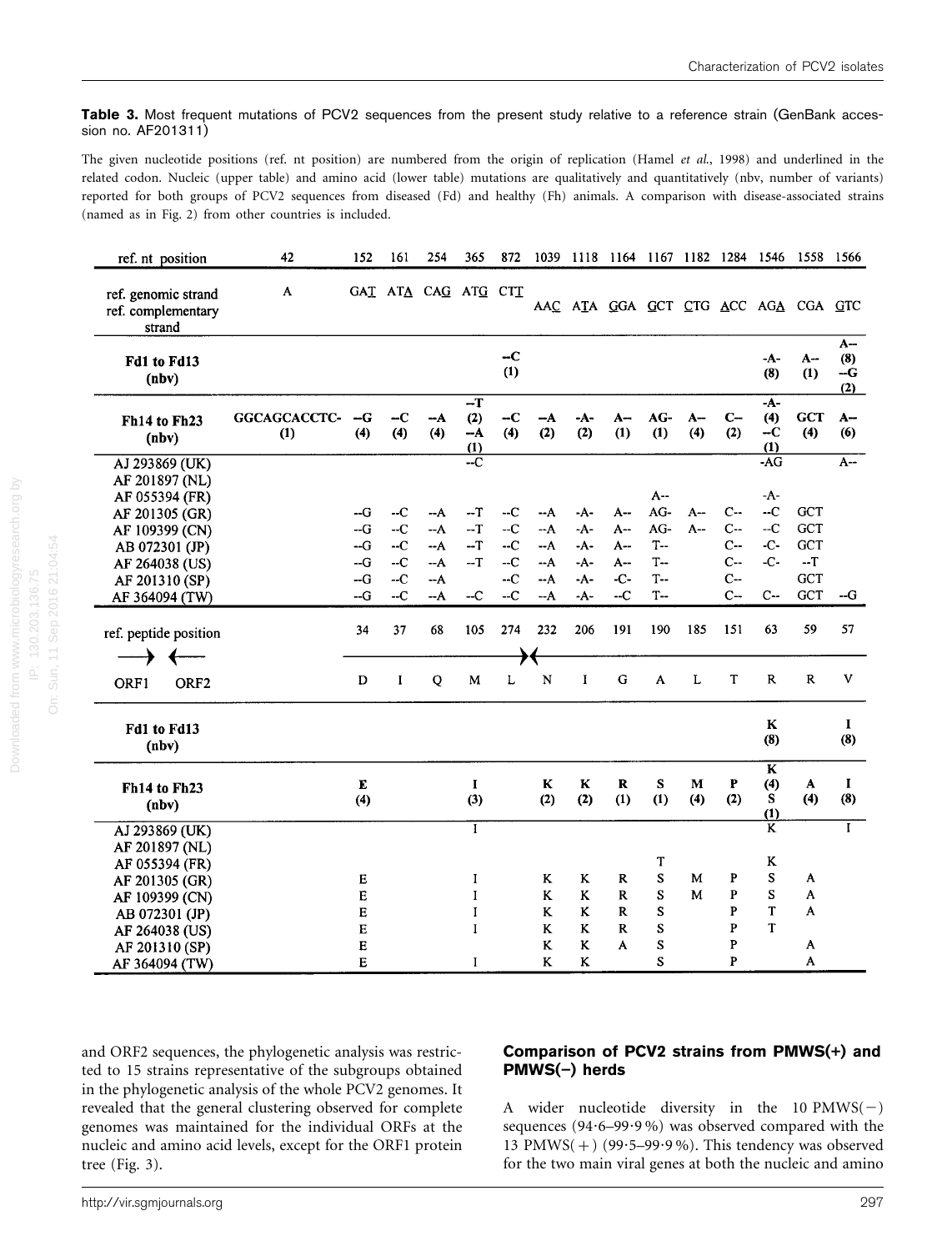Table 4. Sequence identity ranges of PCV2 isolates from PMWS affected and non-affected herds

Pairwise comparison of PCV2 isolates within  $PMWS(+)$  and  $PMWS(-)$  herds are given as identity percentages for whole genome and for nucleotide (nt) and amino acid (aa) sequences of ORF1 and ORF2.

|    | $PMWS(+)$    | $PMWS(-)$    |
|----|--------------|--------------|
| nt | $99.5 - 100$ | $94.6 - 100$ |
| nt | $99.7 - 100$ | $97.8 - 100$ |
|    | $99.7 - 100$ | $99.0 - 100$ |
| nt | $99.0 - 100$ | $91.2 - 100$ |
|    | $98.7 - 100$ | $90.1 - 100$ |
|    | aa<br>aa     |              |

acid levels and was particularly obvious for ORF2 (Table 4). Similarity plots along the sequences of the  $PMWS(+)$  and  $PMWS(-)$  groups confirmed the above result (Fig. 4). The strong peak of dissimilarity before the beginning of ORF1 was due to the 11 nt insertion at position 42 in variant Fh16 (Fig. 4b). This peak exceeded the plot range of the graph, which was set between  $0.75$  and 1 for a better visualization of the differences. The variations in the similarity score were scattered along the whole PCV2 genome for both groups. As strain Fh17 was the most genetically distant from the others (Fig. 2), we excluded that strain from the  $PMWS(-)$  group and repeated the analysis. A profile very close to the one presented in Fig. 4(b) was obtained (data not shown), indicating a limited contribution of Fh17 to the variability between  $PMWS(-)$  isolates.

Interestingly, the two consensus sequences obtained from each of the  $PMWS(+)$  and  $PMWS(-)$  groups of complete PCV2 genomes were identical at every position (data not shown).

The most frequent nucleic and amino acid substitutions between PCV2 sequences of this study and the strain AF201311 from France, taken as a reference, are shown in

Table 3. As expected, most were identified in the  $PMWS(-)$ sequences. All mutations detected in the  $PMWS(-)$  animals from the present study were also found in PCV2 sequences extracted from GenBank and obtained from animals suffering from PMWS.

#### **DISCUSSION**

PCV2 is now recognized to be of pivotal importance in PMWS, since it is always identified in sick animals. Nevertheless, its exact role remains questionable because natural or experimental PCV2 infection of pigs does not necessarily result in PMWS. A molecular survey of viral genomes circulating during the recent outbreaks in Brittany could help to clarify the relationship between the virus and the disease.

At the time of PMWS emergence in Brittany, both PCV1 and PCV2 sequences were detected by PCR in a few samples (LeCann et al., 1997; Mankertz et al., 2000), but, interestingly, PCV1 was no longer detected in any sample in the present study. This result confirms the general very low PCV1 incidence (3–5 %) reported by others (Mankertz et al., 2000; Calsamiglia et al., 2002). In addition, it strengthens the assumption by Calsamiglia et al. (2002) that the seroprevalence of PCV1 may have been overestimated in previous serological studies due to epitopes common to both PCV1 and PCV2. The low prevalence of PCV-1 is puzzling. As a non-pathogenic virus, a widespread subclinical propagation might be expected, as is the case for TT virus (TTV), another mammalian circovirus, widely disseminated in the human population (Khudyakov et al., 2000). A possible explanation is the low efficiency of PCV1 in producing sufficient inoculum for dissemination, which contrasts with TTV whose daily production in chronically infected patients has been estimated to be at least  $3.8 \times 10^{10}$  virions (Maggi *et al.*, 2001). Another factor to consider is possible competition between PCV1 and PCV2. The decrease in PCV1 prevalence during the outbreaks in



Fig. 1. Variability of the amino acid sequence of ORF2 (Cap). The indicated sequence is a consensus from an alignment of 82 variants extracted from GenBank, the study of Larochelle et al. (2002) and the present work. Light grey, medium grey and black blocks represent residues that are slightly, moderately or highly variable, respectively. Other residues are perfectly conserved. Variable domains A, B and C are indicated by arrows. The three horizontal bars represent immunogenic regions identified by PEPSCAN (Mahé et al., 2000). The graph shows the antigenic index of Jameson–Wolf (DNASTAR) calculated on the consensus sequence.

On: Sun, 11 Sep 2016 21:04:54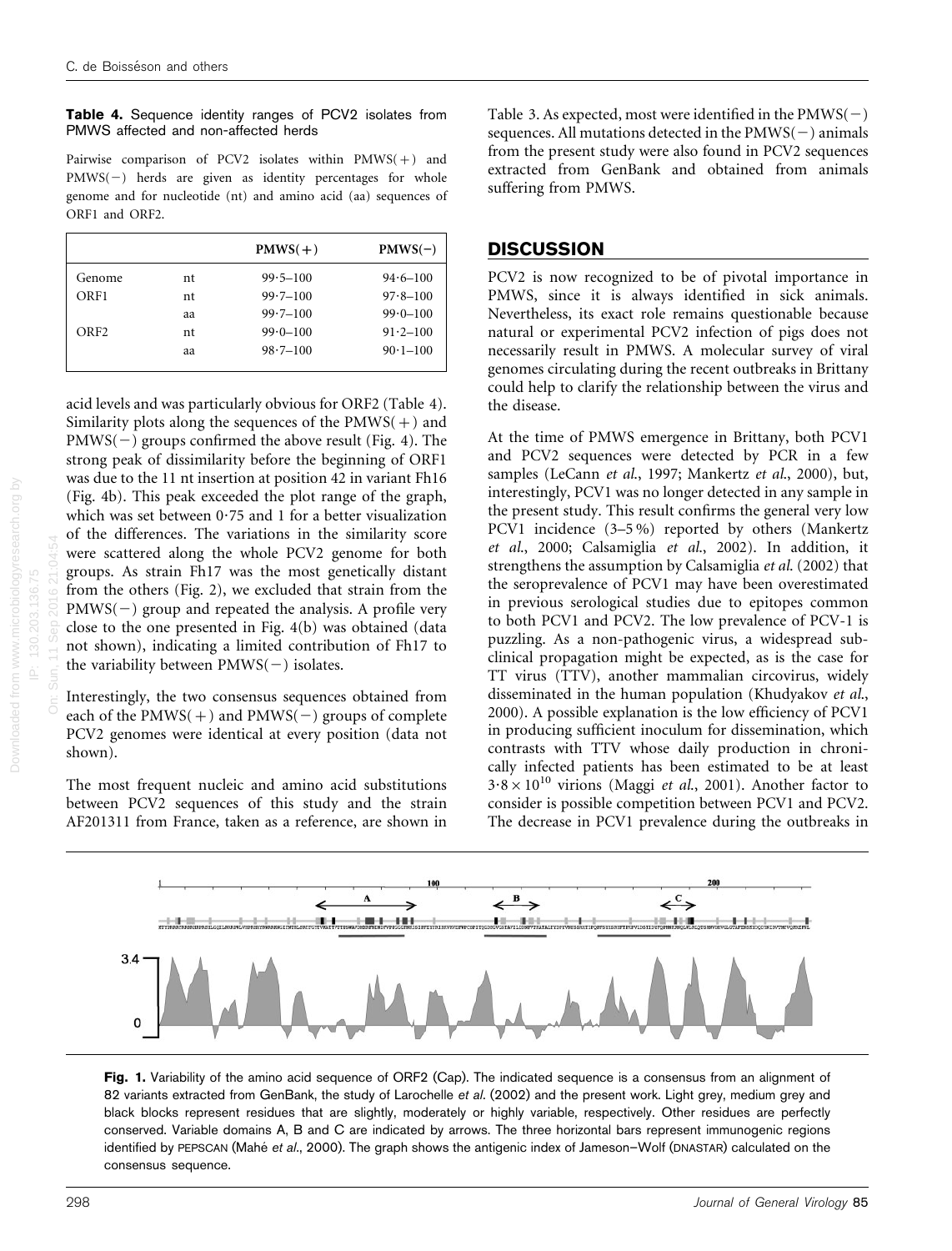

Fig. 2. Phylogenetic relationships between 47 full-length PCV2 genomes. Twenty-three sequences from the present study were compared with 24 PCV2 from GenBank (accession nos and geographic origin: FR, France; NL, The Netherlands; UK, United Kingdom; TW, Taiwan; CH, China; US, USA; JP, Japan; CN, Canada; SP, Spain; KO, Korea; GR, Germany). The neighbour-joining algorithm based on the Kimura two-parameter distance estimation method was used. A similar result was obtained by the parsimony method (not shown). Significant bootstrap values are indicated as a percentage for 1000 replicates. A sequence of PCV1 (AF012107) was used as an outgroup. Main clusters (I, II) and subgroups of interest (Ia, Ib, IIa) are indicated.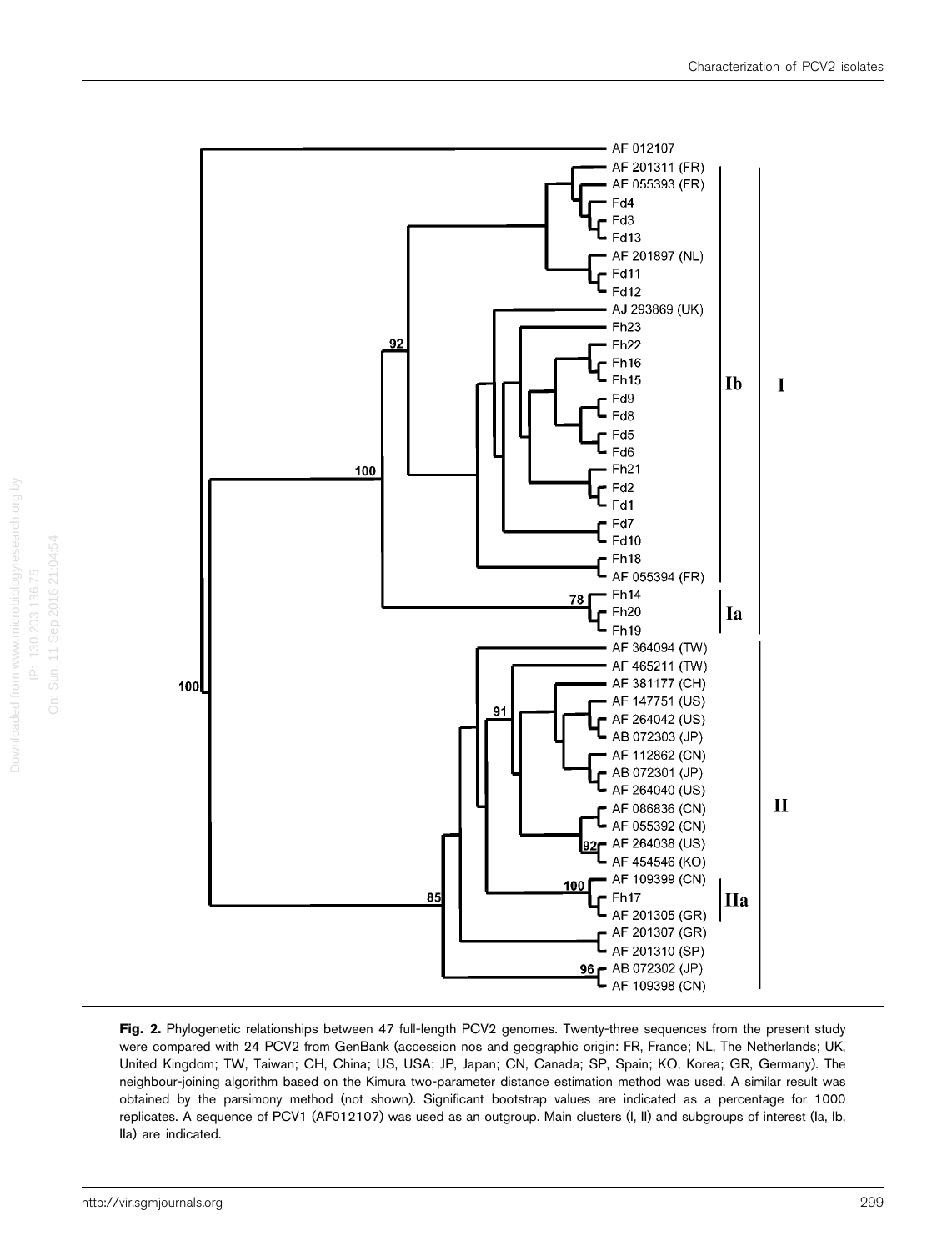

Fig. 3. Cladograms obtained for the two main genes (ORF1 and ORF2) of 15 PCV2 isolates. Sequences representative of main subclusters were selected from Fig. 2. ORF1 (left) and ORF2 (right) sequences were compared at the nucleic acid (a) and amino acid (b) levels. The neighbour-joining algorithm based on the Kimura two-parameter distance estimation method for nucleotides and on the Dayhoff PAM Matrix for amino acids was used. Similar results were obtained by the parsimony method. Significant bootstrap values are indicated as a percentage for 1000 replicates. Sequences from GenBank are named as in Fig. 2. A sequence of PCV1 (AF012107) was used as an outgroup. Except for the ORF1 amino acid sequences (b, left), the phylogenetic trees had topologies similar to that observed with full-length genomic sequences.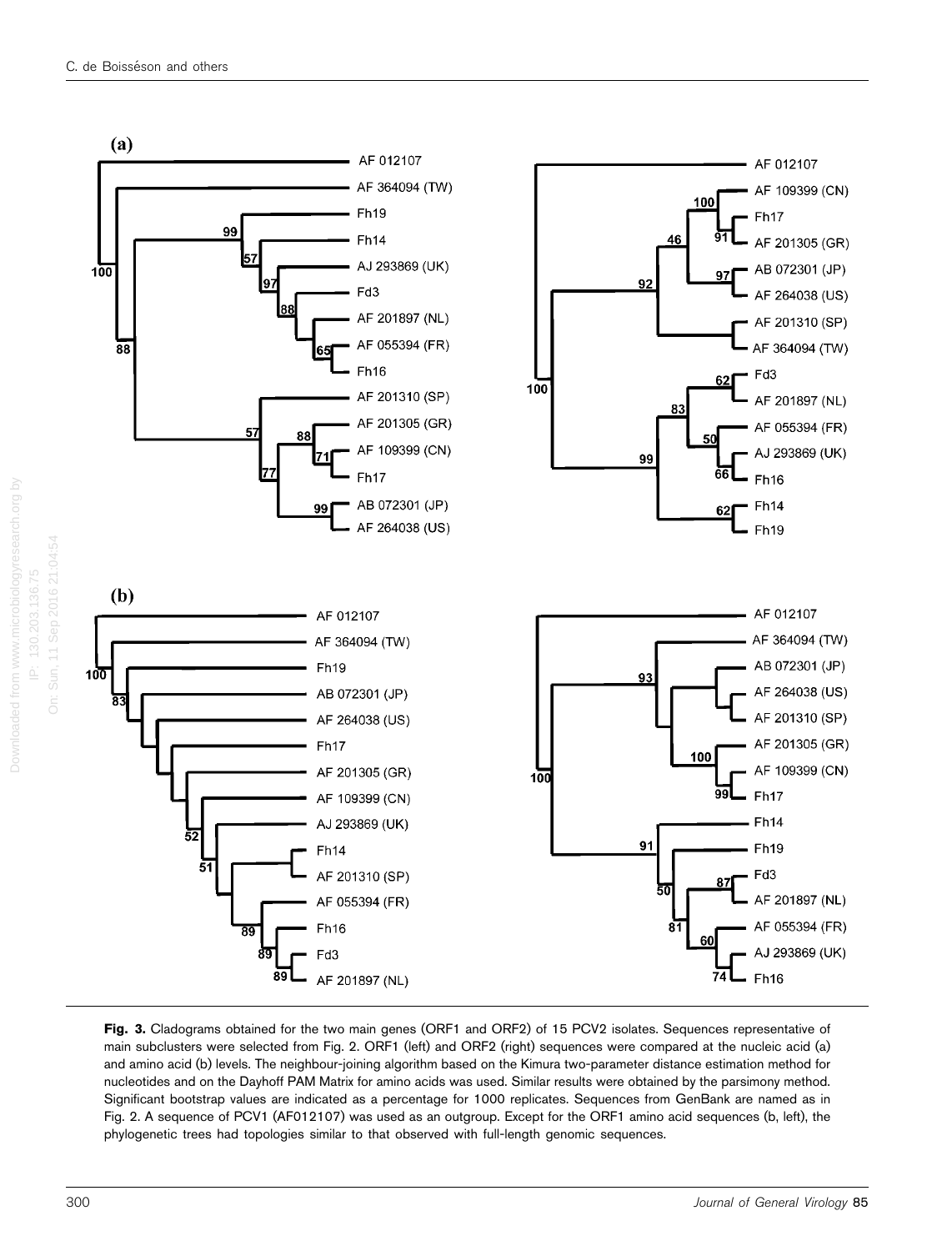

Fig. 4. Similarity plots along PCV2 sequences from PMWS(+) and PMWS(-) herds. The PLOTSIMILARITY program (GCG Wisconsin package) was used to draw similarity score curves by means of a 10-nucleotide sliding window. (a) 13 PCV2 sequences from PMWS(+) herds; (b) 10 PCV2 sequences from PMWS(-) herds. Dashed lines represent the mean similarities along the entire sequences. ORF1 and ORF2 positions are indicated by dotted arrows.

Brittany may be a consequence of the massive multiplication of PCV2. In vitro experiments are needed to test this hypothesis.

From the present phylogenetic analysis, the most striking observation was the distribution of PCV2 in two highly related yet distinct clusters (Fig. 2): strains from France, the UK and The Netherlands (cluster I) versus all the other PCV2 sequences from North America, Asia, Germany and Spain (cluster II). Sequences from cluster I had a single nucleotide deletion in the C-terminal part of the ORF2 resulting in an amino acid change (K232N) previously described (Mankertz et al., 2000). The strains Fh19 and Fh20 were an exception, since the  $K \rightarrow N$  change was restored (N $\rightarrow$ K) by a G $\rightarrow$ T transversion at position 1039 (Table 3). Another particular strain within cluster I was the strain Fh16, which had an 11 nucleotide motif inserted

downstream from the origin of replication. To our knowledge, this is the first description of such an insertion in a PCV2 genome from a virus isolated in the field. The influence of this particular motif within a domain crucial for virus replication needs to be studied.

All the changes identified in the rep gene (ORF1) were located at the third position of codons, leading to silent mutations or to conservative amino acid substitutions (Table 3). This is not surprising, since the rep protein of most DNA viruses is not prone to variation because of a strong selection pressure exerted by its functions. In contrast, the nucleotide mutations identified in the cap gene (ORF2) induced amino acid substitutions, some of which were non-conservative (Table 3). As a multifunctional protein, Cap plays a key role in virulence for some Circoviridae (Todd et al., 2002) and other DNA icosahedral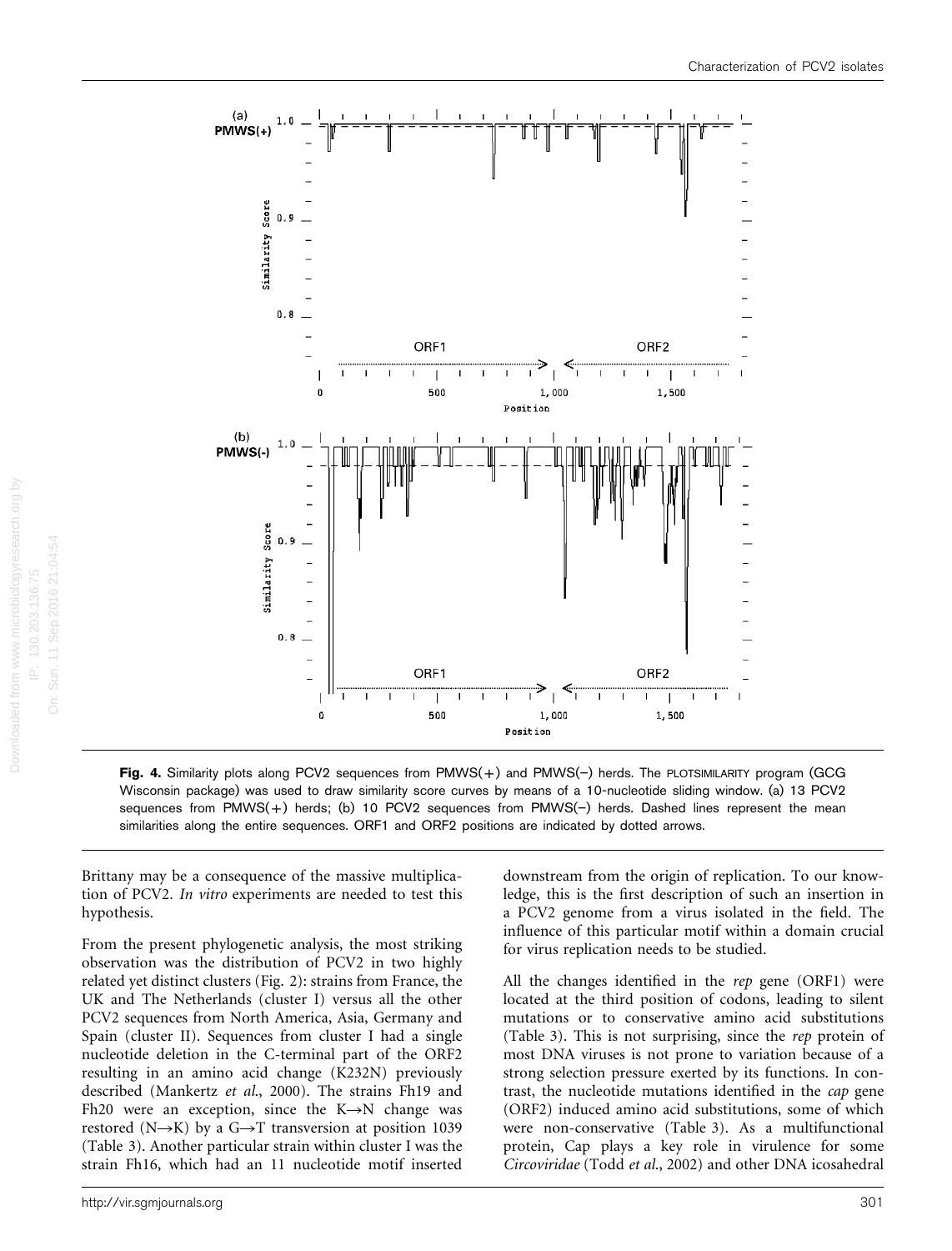viruses (Truyen et al., 1995). We have examined the ORF2 product of all strains sequenced to date, including the Canadian strains of Larochelle et al. (2002) and ours. Three domains within or near immunogenic regions exhibit polymorphism, suggesting that regions at the external surface of the capsid may be variable. Assuming that the structure of the Cap protein respects the  $\beta$ -barrel structure common to all single-stranded DNA viruses, these three domains might be localized in the loops between  $\beta$ -coils, which are highly constrained structures. In contrast, the domain 137–177 is strongly conserved among PCV1 and PCV2 sequences (not shown), suggesting a key region for virus–host interactions or virus assembly, such as receptor binding or interactions between capsid monomers.

On: Sun, 11 Sep 2016 21:04:54 When comparing the two groups of PCV2 sequences from  $PMWS(+)$  and  $PMWS(-)$  herds, a slight difference in variability was noticed,  $PMWS(-)$  strains being more heterogeneous than their counterparts in  $PMWS(+)$ herds. However, several lines of evidence suggest that this difference does not reflect a correlation between a restricted virus genetic pool and disease symptoms. First, the intragroup heterogeneity among  $PMWS(-)$  sequences appeared to be mainly due to the three strains of the subgroup Ia that branch out from all the other sequences from France (Figs 2 and 3) and to the strain Fh17, which clusters with foreign strains. The six other strains from the  $PMWS(-)$ group proved to be closely related to all the  $PMWS(+)$ sequences (subgroup Ib, Fig. 2). Secondly, the consensus sequences obtained from each of the two  $PMWS(+)$  and  $PMWS(-)$  groups were identical. Thirdly, although several residues were shown to be specific to  $PMWS(-)$  strains relative to  $PMWS(+)$  (Table 3), they were also found in  $PMWS(+)$  strains. Thus, their direct implication in the virulence was rejected. Consequently, we concluded that the possibility that the disease is associated with a few variants particularly well suited for virulence within all strains from France should be eliminated. In other words, we could not identify any molecular marker of virulence in  $PMWS(+)$  strains that could explain the sudden outbreaks. This latter result is consistent with previous reports (Choi et al., 2002; Larochelle et al., 2002; Pogranichniy et al., 2002).

The degree of conservation among all the PCV2 sequences described so far is strikingly high considering the large range of their geographical origins and the general prevalence of the virus. In contrast, TTV and TTV-like viruses exhibit a much greater variability (reviewed by Simmonds, 2002). Within this narrow frame of PCV2 diversity, the variants from France, except Fh17, still form a distinct lineage with inter-isolate identities greater than 98 %. This indicates that these variants are derived from a very restricted genetic pool of PCV2 disseminated throughout the country. In this context, the unique genetic profile of strain Fh17, clustered with foreign strains, suggests a different introduction of the virus to France.

A likely hypothesis to explain why PCV2 is so homogeneous

is that porcine circoviruses could have been submitted to one or several genetic bottlenecks. These as yet unidentified events could be linked to the history of the host. In particular, molecular evidence suggests that the domestication of the pig occurred 9000 years ago, and there was a massive introduction of Asian pigs into European breeds during the 18th and 19th centuries (Giuffra et al., 2000).

All studies, including the present one, converge on the conclusion that the PMWS epidemics do not originate in the appearance of a new PCV2 variant. In addition, the very high prevalence of PCV2 among healthy animals suggests that this virus is well adapted to its host, and that both organisms may have coexisted for a long time. Our work shows that the PCV2 mutation rate is very low, since a single virus clone was detected by PCR in each animal. The mix of clones Fh15 and Fh16 in one individual is a noticeable exception, but these sequences clearly derived from each other, based on the phylogenetic analysis. However, the capacity for evolution of PCV2 at a geographically small-region scale is evident, since all farms studied in Brittany are infected with highly related, yet distinct, clones. The biological or environmental factor(s) disrupting the equilibrium between host and parasite during PMWS is still to be uncovered.

### ACKNOWLEDGEMENTS

The authors are grateful to N. Eterradossi for help in the phylogenetic analysis. This work was supported by the European Commission for shared-cost RTD actions (QLRT-1999-00307) and by the Fonds Européens de Développement et de Restructuration (FEDER 5B).

# REFERENCES

Allan, G. M. & Ellis, J. A. (2000). Porcine circoviruses: a review. J Vet Diagn Invest 12, 3–14.

Allan, G. M., Meehan, B., Todd, D. & 8 other authors (1998). Novel porcine circoviruses from pigs with wasting disease syndromes. Vet Rec 142, 467–468.

Allan, G. M., McNeilly, F., Meehan, B. M. & 9 other authors (1999a). Isolation and characterisation of circoviruses from pigs with wasting syndromes in Spain, Denmark and Northern Ireland. Vet Microbiol 66, 115–123.

Allan, G. M., Kennedy, S., McNeilly, F., Foster, J. C., Ellis, J. A., Krakowka, S. J., Meehan, B. M. & Adair, B. M. (1999b). Experimental reproduction of severe wasting disease by co-infection of pigs with porcine circovirus and porcine parvovirus. J Comp Pathol 121, 1–11.

Allan, G., McNeilly, F., Meehan, B. & 7 other authors (2002). Reproduction of PMWS with a 1993 Swedish isolate of PCV-2. Vet Rec 150, 255–256.

Blanchard, P., Mahé. D., Cariolet, R. & 8 other authors (2003). An ORF2 protein-based ELISA for porcine circovirus type 2 antibodies in post-weaning multisystemic wasting syndrome. Vet Microbiol 94, 183–194.

Calsamiglia, M., Segales, J., Quintana, J., Rosell, C. & Domingo, M. (2002). Detection of porcine circovirus types 1 and 2 in serum and tissue samples of pigs with and without postweaning multisystemic wasting syndrome. J Clin Microbiol 40, 1848–1850.

Downloaded from www.microbiologyresearch.org by IP: 130.203.136.75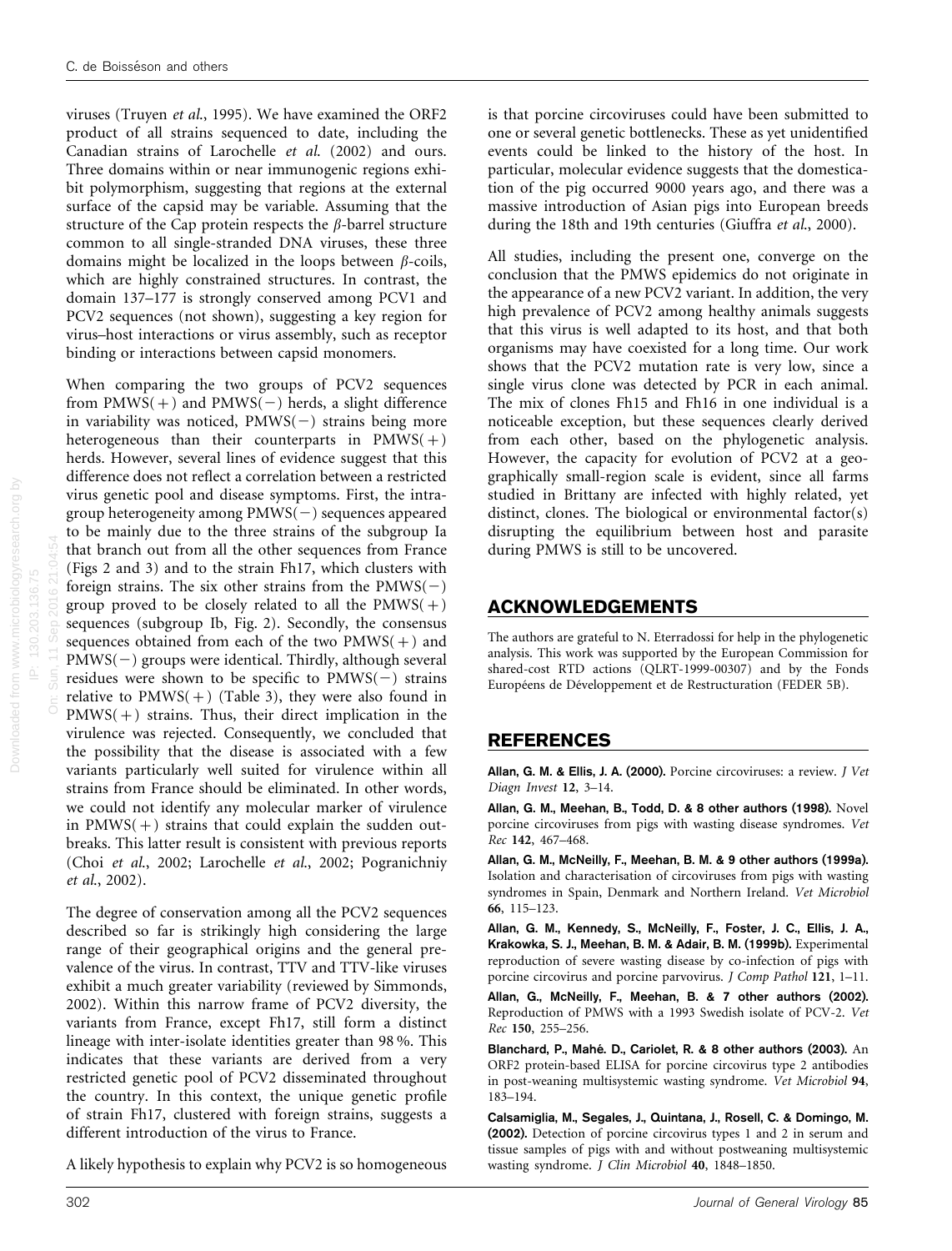Choi, C., Chae, C. & Clark, E. G. (2000). Porcine postweaning multisystemic wasting syndrome in Korean pig: detection of porcine circovirus 2 infection by immunohistochemistry and polymerase chain reaction. J Vet Diagn Invest 12, 151–153.

Choi, J., Stevenson, G. W., Kiupel, M., Harrach, B., Anothayanontha, L., Kanitz, C. L. & Mittal, S. K. (2002). Sequence analysis of old and new strains of porcine circovirus associated with congenital tremors in pigs and their comparison with strains involved with postweaning multisystemic wasting syndrome. Can J Vet Res 66, 217–224.

Clark, E. G. (1997). Post-weaning multisystemic wasting syndrome. In Annual Meeting, pp. 499–501. Edited by the American Association of Swine Practitioners.

Ellis, J. A., Bratanich, A., Clark, E. G. & 10 other authors (2000). Coinfection by porcine circoviruses and porcine parvovirus in pigs with naturally acquired postweaning multisystemic wasting syndrome. J Vet Diagn Invest 12, 21–27.

Fenaux, M., Halbur, P. G., Gill, M., Toth, T. E. & Meng, X. J. (2000). Genetic characterization of type 2 porcine circovirus (PCV-2) from pigs with postweaning multisystemic wasting syndrome in different geographic regions of North America and development of a differential PCR–restriction fragment length polymorphism assay to detect and differentiate between infections with PCV-1 and PCV-2. J Clin Microbiol 38, 2494–2503.

Fenaux, M., Halbur, P. G., Haqshenas, G., Royer, R., Thomas, P., Nawagitgul, P., Gill, M., Toth, T. E. & Meng, X. J. (2002). Cloned genomic DNA of type 2 porcine circovirus is infectious when injected directly into the liver and lymph nodes of pigs: characterization of clinical disease, virus distribution, and pathologic lesions. J Virol 76, 541–551.

Giuffra, E., Kijas, J. M., Amarger, V., Carlborg, O., Jeon, J. T. & Andersson, L. (2000). The origin of the domestic pig: independent domestication and subsequent introgression. Genetics 154, 1785–1791.

Hamel, A. L., Lin, L. L. & Nayar, G. P. S. (1998). Nucleotide sequence of porcine circovirus associated with postweaning multisystemic wasting syndrome in pigs. J Virol 72, 5262–5267.

Harding, J. C. (1997). Post-weaning multisystemic wasting syndrome (PMWS): preliminary epidemiology and clinical presentation. In Annual Meeting, p. 503. Edited by the American Association of Swine Practitioners.

Khudyakov, Y. E., Cong, M. E., Nichols, B. & 11 other authors (2000). Sequence heterogeneity of TT virus and closely related viruses. J Virol 74, 2990–3000.

Kiss, I., Kecskemeti, S., Tuboly, T., Bajmocy, E. & Tanyi, J. (2000). New pig disease in Hungary: post-weaning multisystemic wasting syndrome caused by circovirus. Acta Vet Hung 48, 469–475.

Kiupel, M., Stevenson, G. W., Mittal, S. K., Clark, E. G. & Haines, D. M. (1998). Circovirus-like viral associated disease in weaned pigs in Indiana. Vet Pathol 35, 303–307.

Labarque, G. G., Nauwynck, H. J., Mesu, A. P. & Pensaert, M. B. (2000). Seroprevalence of porcine circovirus types 1 and 2 in the Belgian pig population. Vet Q 22, 234–236.

Larochelle, R., Antaya, M., Morin, M. & Magar, R. (1999). Typing of porcine circovirus in clinical specimens by multiplex PCR. J Virol Methods 80, 69–75.

Larochelle, R., Magar, R. & D'Allaire, S. (2002). Genetic characterization and phylogenetic analysis of porcine circovirus type 2 (PCV2) strains from cases presenting various clinical conditions. Virus Res 90, 101–112.

LeCann, P., Albina, E., Madec, F., Cariolet, R. & Jestin, A. (1997). Piglet wasting disease. Vet Rec 141, 660.

Madec, F., Eveno, E., Morvan, P. & 9 other authors (2000). Postweaning multisystemic wasting syndrome (PMWS) in pigs in France: clinical observations from follow-up studies on affected farms. Livest Prod Sci 63, 223–233.

Magar, R., Larochelle, R., Thibault, S. & Lamontagne, L. (2000). Experimental transmission of porcine circovirus type 2 (PCV2) in weaned pigs: a sequential study. J Comp Pathol 123, 258–269.

Maggi, F., Pistello, M., Vatteroni, M. & 8 other authors (2001). Dynamics of persistent TT virus infection, as determined in patients treated with alpha interferon for concomitant hepatitis C virus infection. J Virol 75, 11999–12004.

Mahé, D., Blanchard, P., Truong, C., Arnauld, C., Le Cann, P., Cariolet, R., Madec, F., Albina, E. & Jestin, A. (2000). Differential recognition of ORF2 protein from type 1 and type 2 porcine circovirus and identification of immunorelevant epitopes. J Gen Virol 81, 1815–1824.

Mankertz, A., Domingo, M., Folch, J. M., LeCann, P., Jestin, A., Segales, J., Chmielewicz, B., Plana-Duran, J. & Soike, D. (2000). Characterisation of PCV-2 isolates from Spain, Germany and France. Virus Res 66, 65–77.

Onuki, A., Abe, K., Togashi, K., Kawashima, K., Taneichi, A. & Tsunemitsu, H. (1999). Detection of porcine circovirus from lesions of a pig with wasting disease in Japan. J Vet Med Sci 61, 1119–1123.

Pogranichniy, R. M., Yoon, K. J., Harms, P. A., Sorden, S. D. & Daniels, M. (2002). Case-control study on the association of porcine circovirus type 2 and other swine viral pathogens with postweaning multisystemic wasting syndrome. J Vet Diagn Invest 14, 449–456.

Rodriguez-Arrioja, G., Segales, J., Calsamiglia, M., Resendes, A., Balasch, M., Plana-Duran, J., Casal, J. & Domingo, M. (2002). Dynamics of porcine circovirus type 2 infection in a herd of pigs with postweaning multisystemic wasting syndrome. Am J Vet Res 63, 354–357.

Rose, N., Larour, G., Le Diguerher, G. & 7 other authors (2003). Risk factors for porcine post-weaning multisystemic wasting syndrome (PMWS) in 149 French farrow-to-finish herds. Prev Vet Med 61, 209–225.

Rovira, A., Balasch, M., Segales, J., Garcia, L., Plana-Duran, J., Rosell, C., Ellerbrok, H., Mankertz, A. & Domingo, M. (2002). Experimental inoculation of conventional pigs with porcine reproductive and respiratory syndrome virus and porcine circovirus 2. J Virol 76, 3232–3239.

Saoulidis, K., Kyriakis, S. C., Kennedy, S., Lekkas, S., Miliotis, Ch. C., Allan, G., Balkamos, G. C. & Papoutsis, P. A. (2002). First report of post-weaning multisystemic wasting syndrome and porcine dermatitis and nephropathy syndrome in pigs in Greece. J Vet Med Ser B Infect Dis Vet Public Health 49, 202–205.

Segales, J. & Domingo, M. (2002). Postweaning multisystemic wasting syndrome (PMWS) in pigs. A review. Vet Q 24, 109–124.

Segales, J., Sitjar, M., Domingo, M. & 7 other authors (1997). First report of post-weaning multisystemic wasting syndrome in pigs in Spain. Vet Rec 141, 600–601.

Simmonds, P. (2002). TT virus infection: a novel virus–host relationship. J Med Microbiol 51, 455–458.

Steinfeldt, T., Finsterbusch, T. & Mankertz, A. (2001). Rep and Rep' protein of porcine circovirus type 1 bind to the origin of replication in vitro. Virology 291, 152–160.

Tischer, I., Rasch, R. & Tochtermann, G. (1974). Characterization of papovavirus- and picornavirus-like particles in permanent pig kidney cell lines. Zentbl Bakteriol 226, 153–167.

Todd, D., Scott, A. N., Ball, N. W., Borghmans, B. J. & Adair, B. M. (2002). Molecular basis of the attenuation exhibited by molecularly cloned highly passaged chicken anemia virus isolates. J Virol 76, 8472–8474.